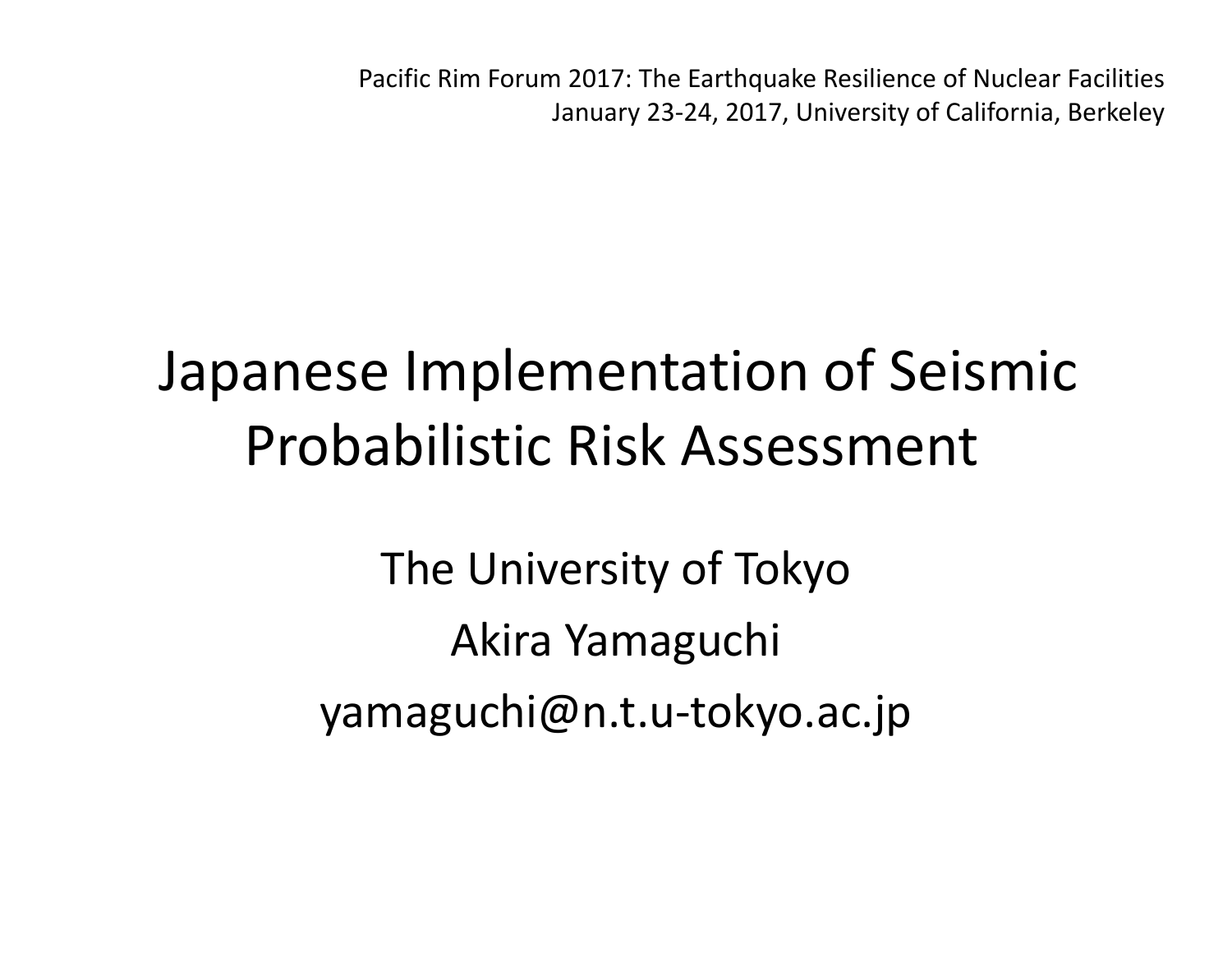#### Contents

- **Lessons‐Leaned from Fukushima Daiichi Accident**
- **Looking Back: Since 1995 to Present**
	- **NRA Regulatory Requirement**
	- **AESJ Standards for Seismic PRA**
- **Integrated Quantitative Seismic Risk Assessment and AESJ PRA Standards Development**
- **Conclusions**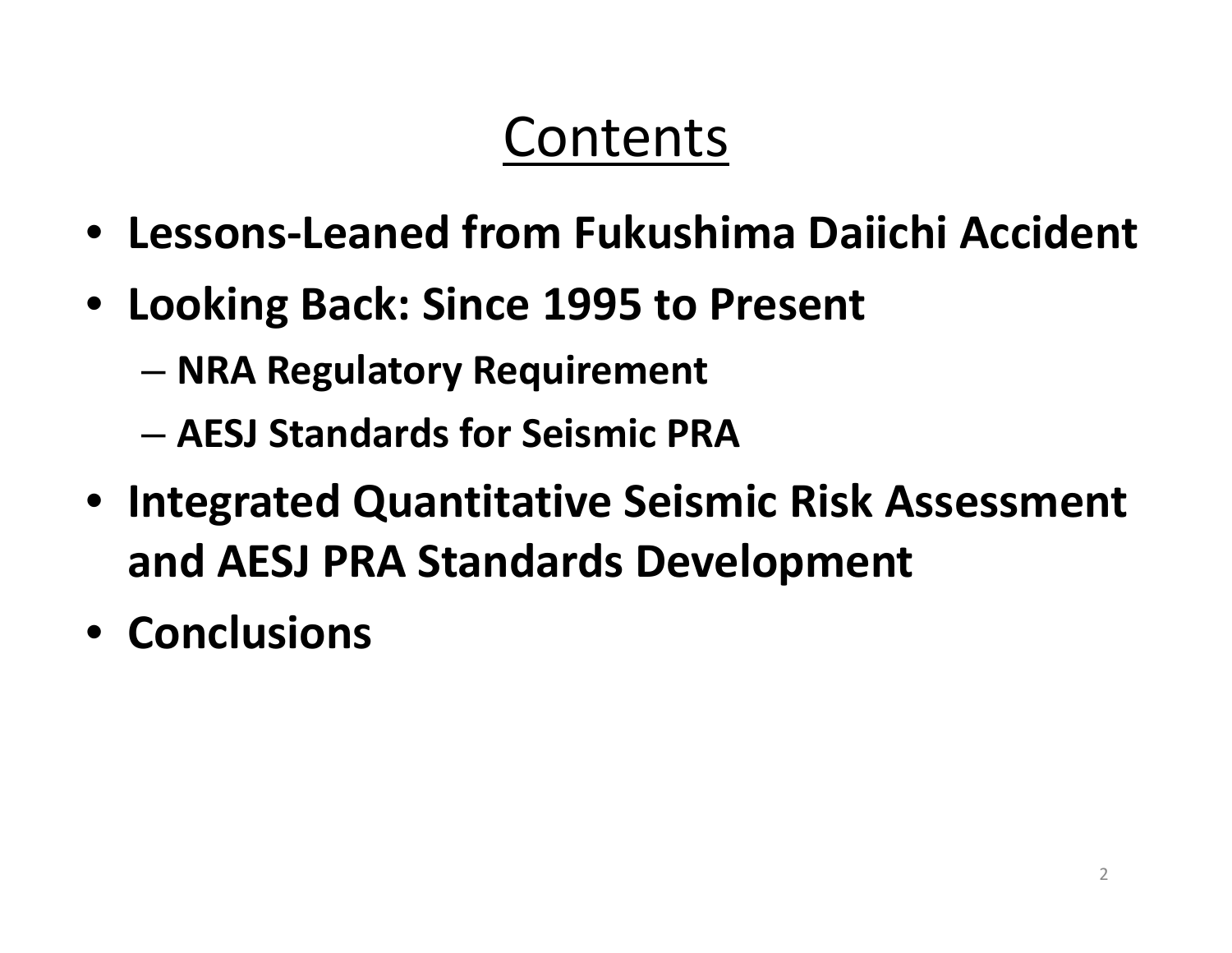• **Lessons‐Leaned from Fukushima Daiichi Accident**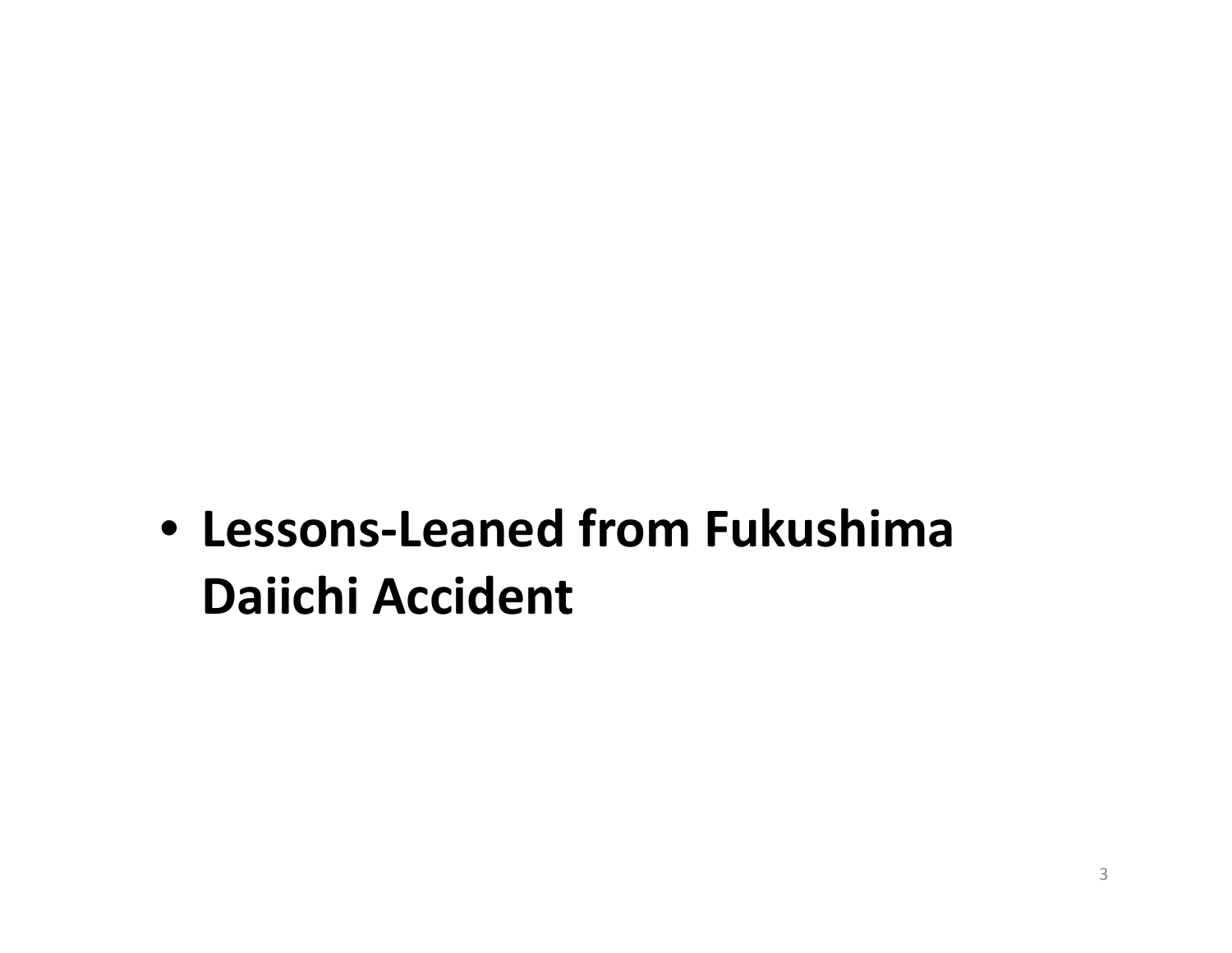| 震度4以上<br>照明の状態<br>時刻                                                 | 日照<br>放射線レベル                                   |                                                               |
|----------------------------------------------------------------------|------------------------------------------------|---------------------------------------------------------------|
| 14:30<br><b>Aftershocks</b><br>14:40<br>14:46 6強<br>14:50<br>14:51 4 | 14:46 Earthquake                               |                                                               |
| 15:00                                                                | Loss of offsite power                          | <b>Many aftershocks</b>                                       |
| 15:10<br>15:12 4<br>15:15 4<br>15:20                                 |                                                |                                                               |
| Light<br>15:30<br>15:40                                              | 15:27 Tsunami                                  |                                                               |
| 15:50                                                                | <b>Station blackout</b>                        |                                                               |
| 16:00<br>16:10                                                       | Loss of ultimate heat sink                     | <b>Frequent tsunami</b>                                       |
| 16:20<br>16:29 5弱<br>16:30                                           | Darkness in buildings<br>No communication tool | alarms                                                        |
| 16:40<br>16:50                                                       |                                                |                                                               |
| .7:00                                                                |                                                |                                                               |
| 17:10                                                                | <b>Complete darkness</b>                       | Difficulty in<br>habitability/accessibility                   |
| 17:20                                                                |                                                |                                                               |
| 17:30<br>17:31 4                                                     | 17:41 Sunset                                   | <b>High radioactivity level</b>                               |
| 17:40 4<br>17:40<br>17:50                                            | 22:00 Power Vehicle                            | 17:50 Increased in RB<br>$21:51$ High in RB<br>$\overline{4}$ |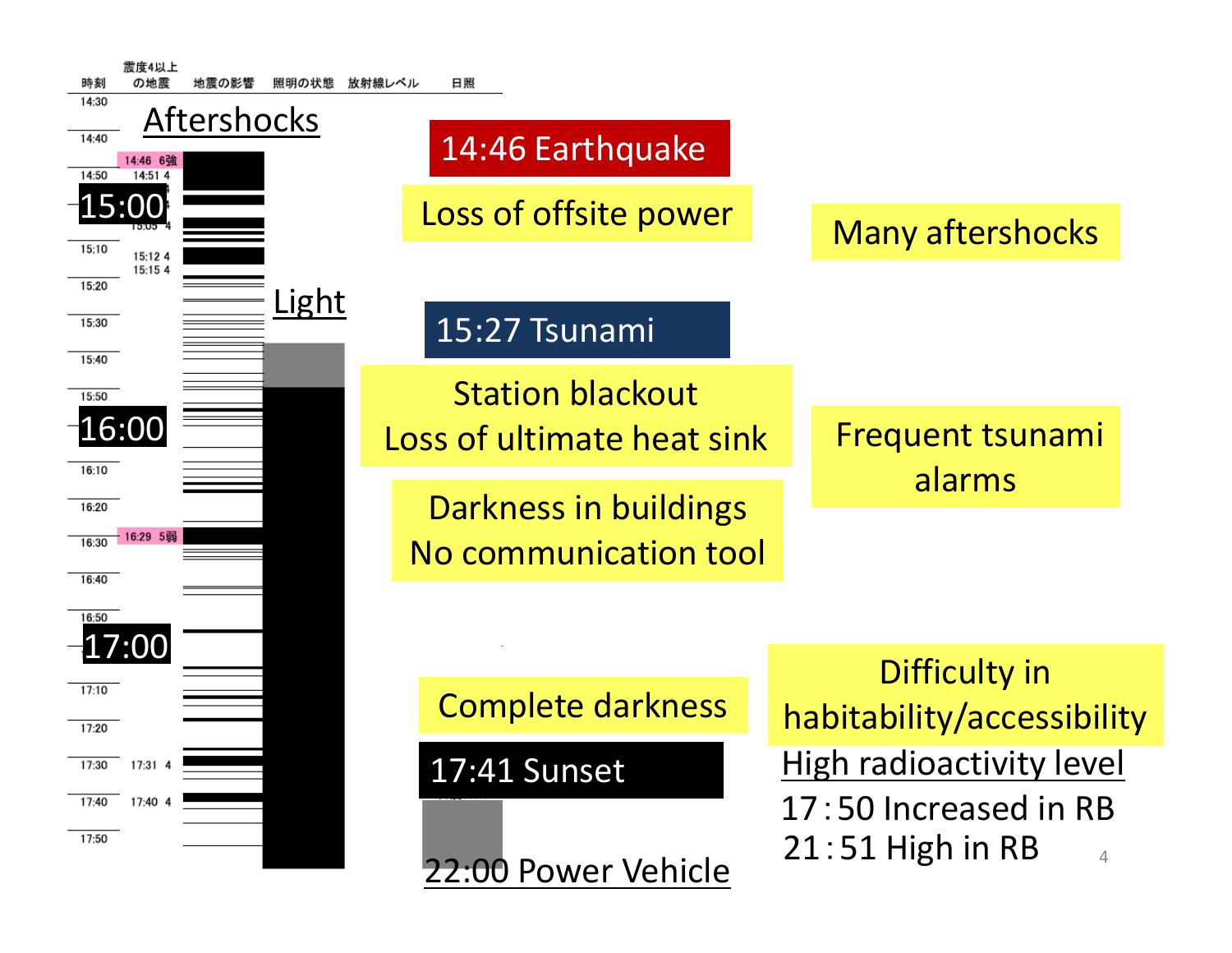# Accident Progression at Fukushima Dai‐ichi NPS

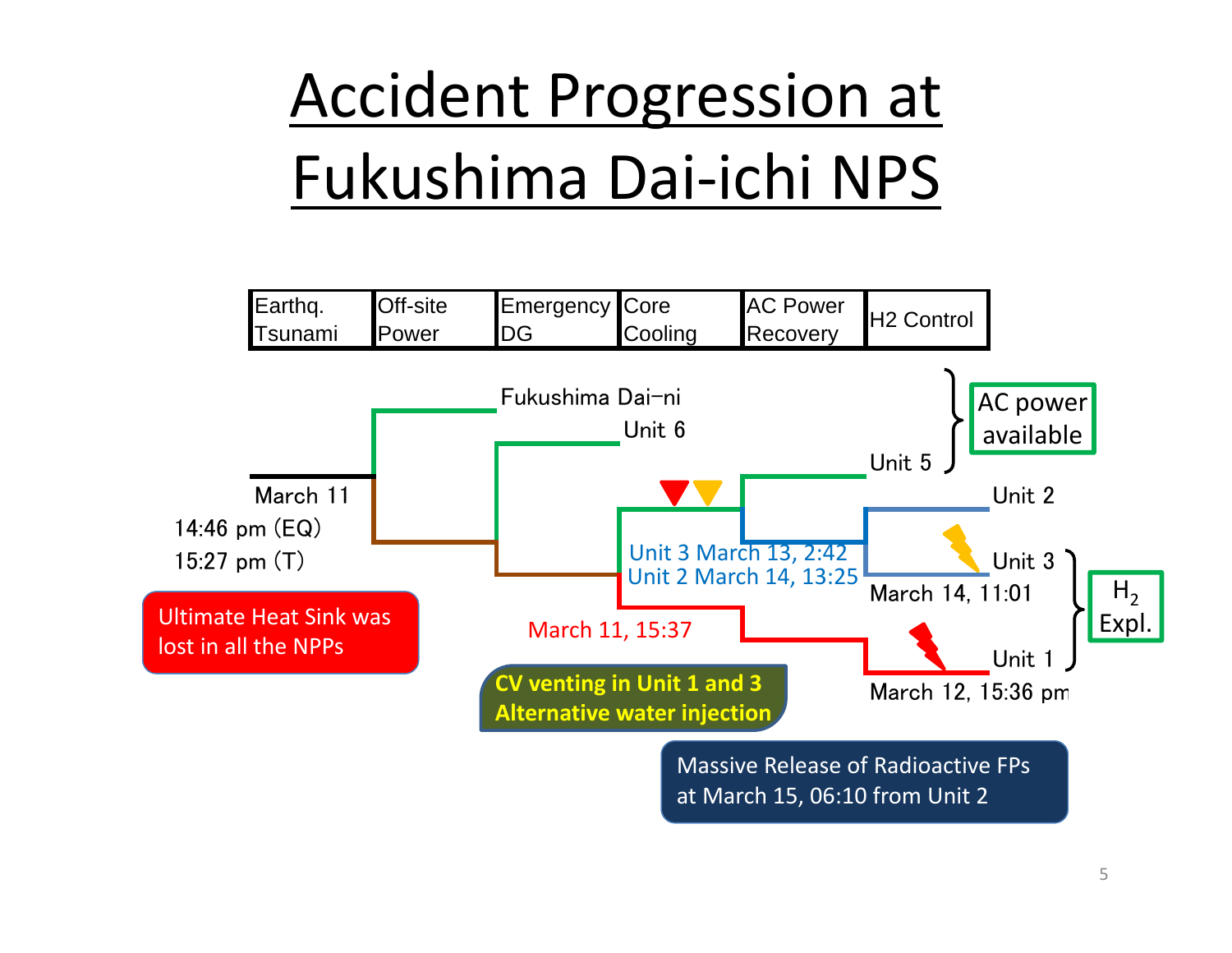## Major Events

- March
- March 11, 15:27pm~ Tsunami, SBO
- Unit 1
	- –March 11, 15:37pm IC stopped operation
	- –— March 12, 15:36pm H<sub>2</sub>
- Unit 2
	- March 14, 13:25pm
	- –March 15, 6:10am FP large release
- Unit 3
	- March 13, 2:42am
	- –— March 14, 11:01am H<sub>2</sub>

Earthquake, LOSP

 $H_2$  explosion

RCIC stopped operation

HPCI intentionally stopped  $H_2$  explosion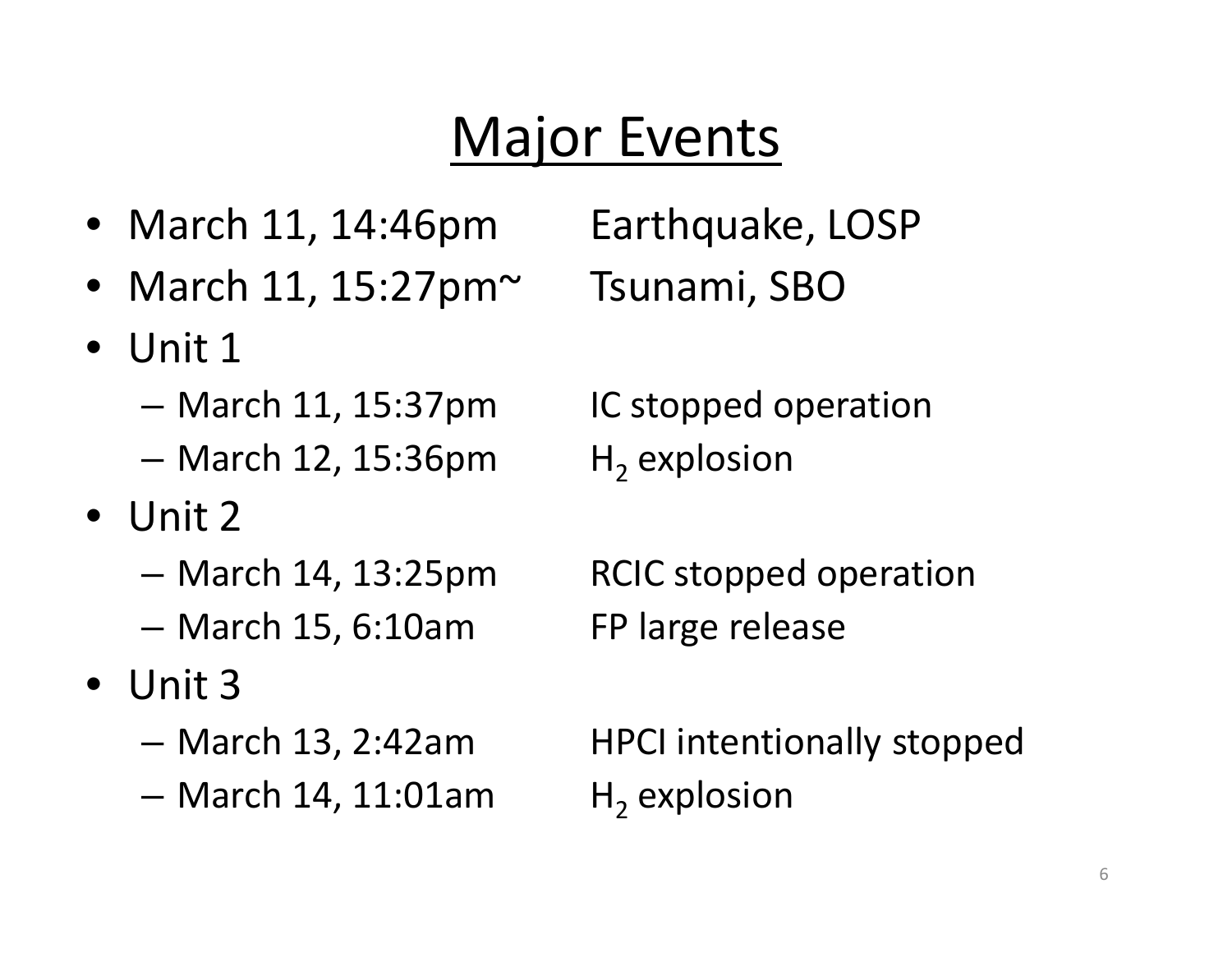#### • **Looking Back: Since 1995 to Present**

- **NRA Regulatory Requirement**
- **AESJ Standards for Seismic PRA**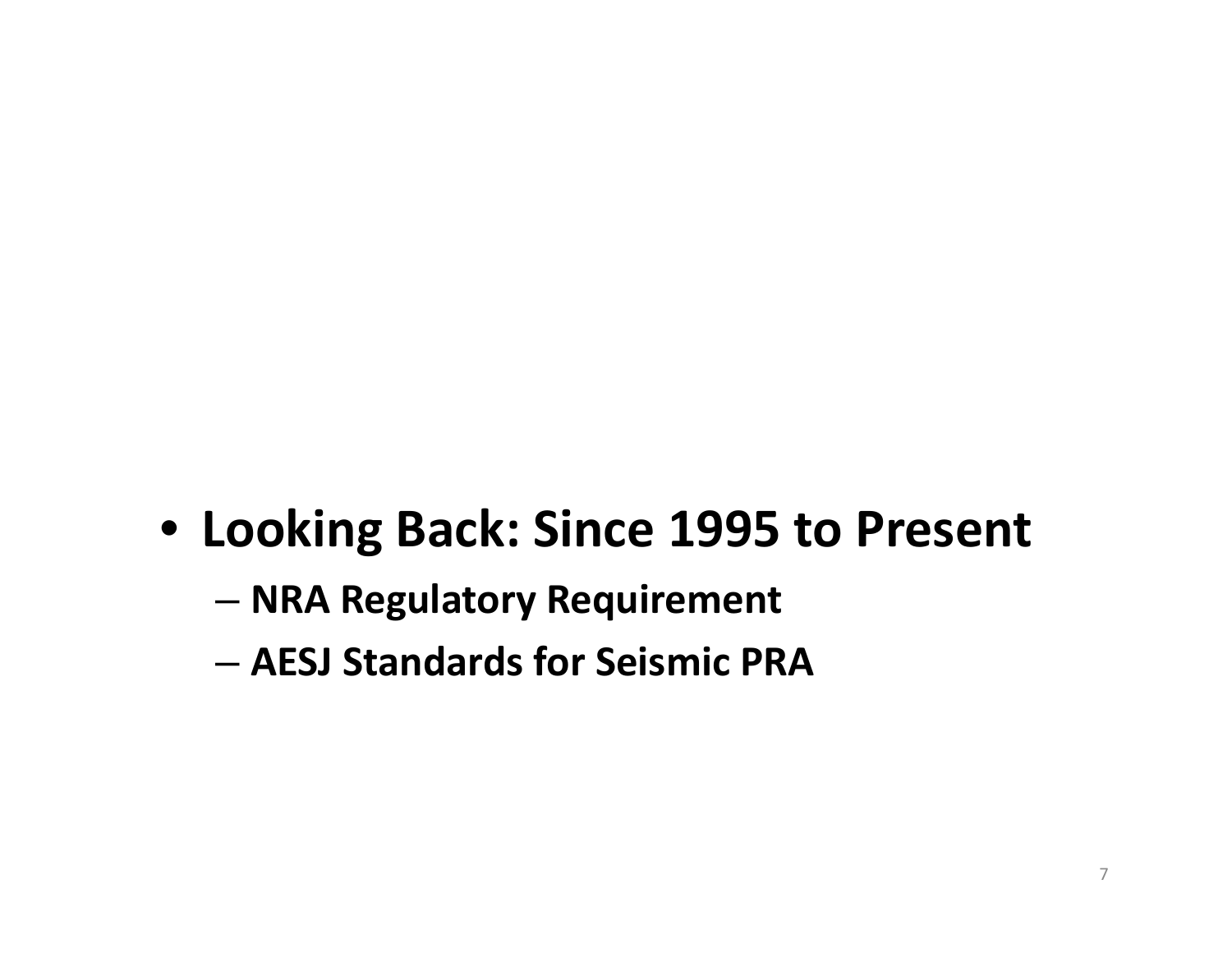Recent Earthquake Occurrence in Japan No Loss of Safety Function • Hyogo‐Ken Nammbu Earthquake – (January 17, 1995, Magnitude 7.3) • Miyagi-Oki Earthquake Onagawa NPP (August 16, 2005, Magnitude 7.2) • Noto Peninsula Earthquake Shika NPP (March 25, 2007, Magnitude 6.9) • Niigata-Ken Tyuetsu-Oki Earthquake K-K NPP (July 16, 2007, Magnitude 6.8) • Suruga-Bay Oki Earthquake hamaoka NPP (August 11, 2009, Magnitude 6.5) • The Great East Japan Earthquake Fukushima NPP – $-$  (March 11, 2011, Magnitude 9.0)  $\overline{\phantom{a}}$  8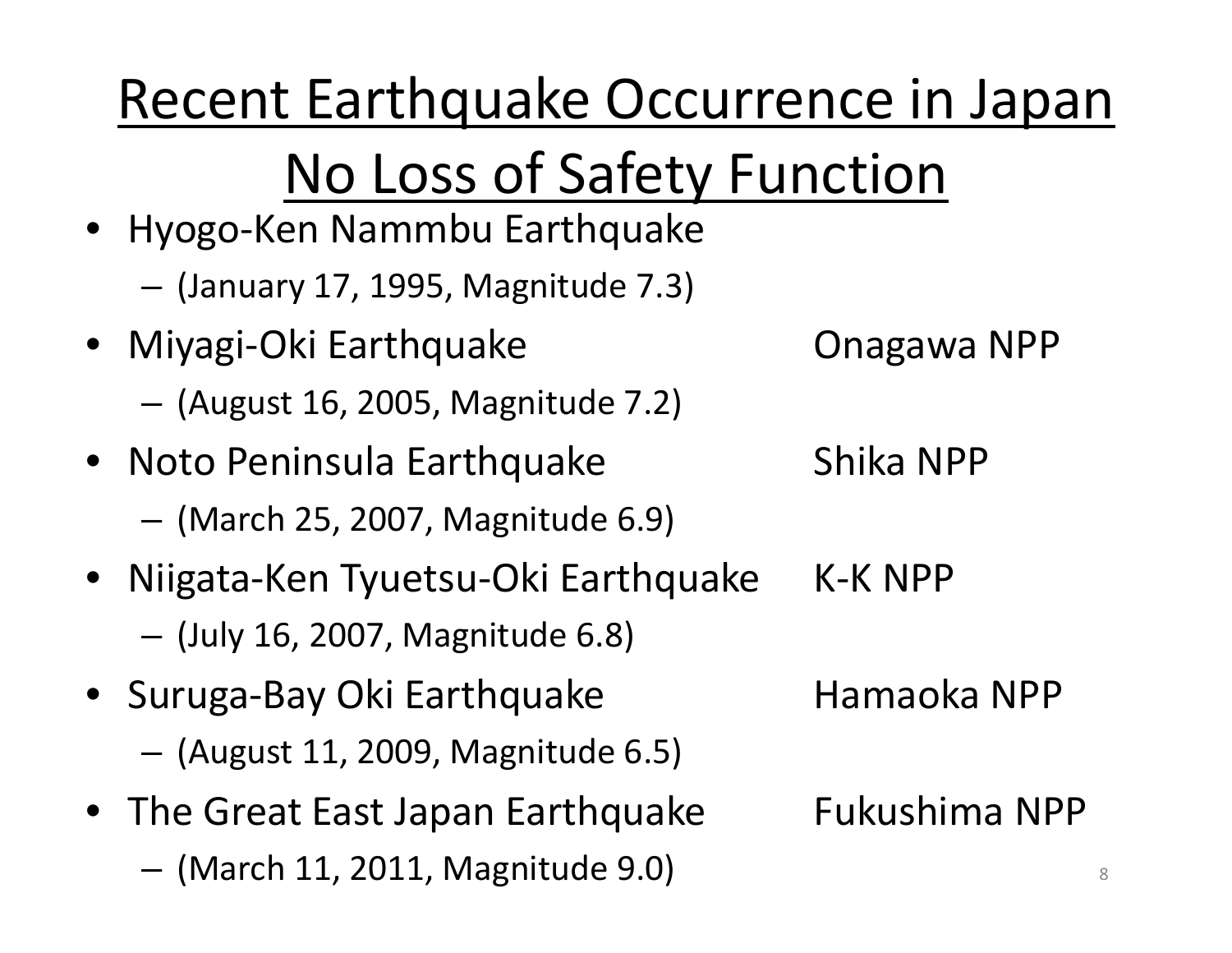### Regulatory Requirement

- Level 1 and level 2 PRAs for internal and external events (seismic and tsunami)
- State‐of practice methodology and data
- Step‐by‐step extension of the PRA scope
	- – $-$  Internal flooding and fire
	- –Couples seismic and tsunami event
	- Other external events
	- $-$  Spent fuel pool
	- Multi‐unit events

Nuclear Regulatory Agency, Guideline for Safety Evaluation Report (in Japanese), https://www.nsr.go.jp/data/000085457.pdf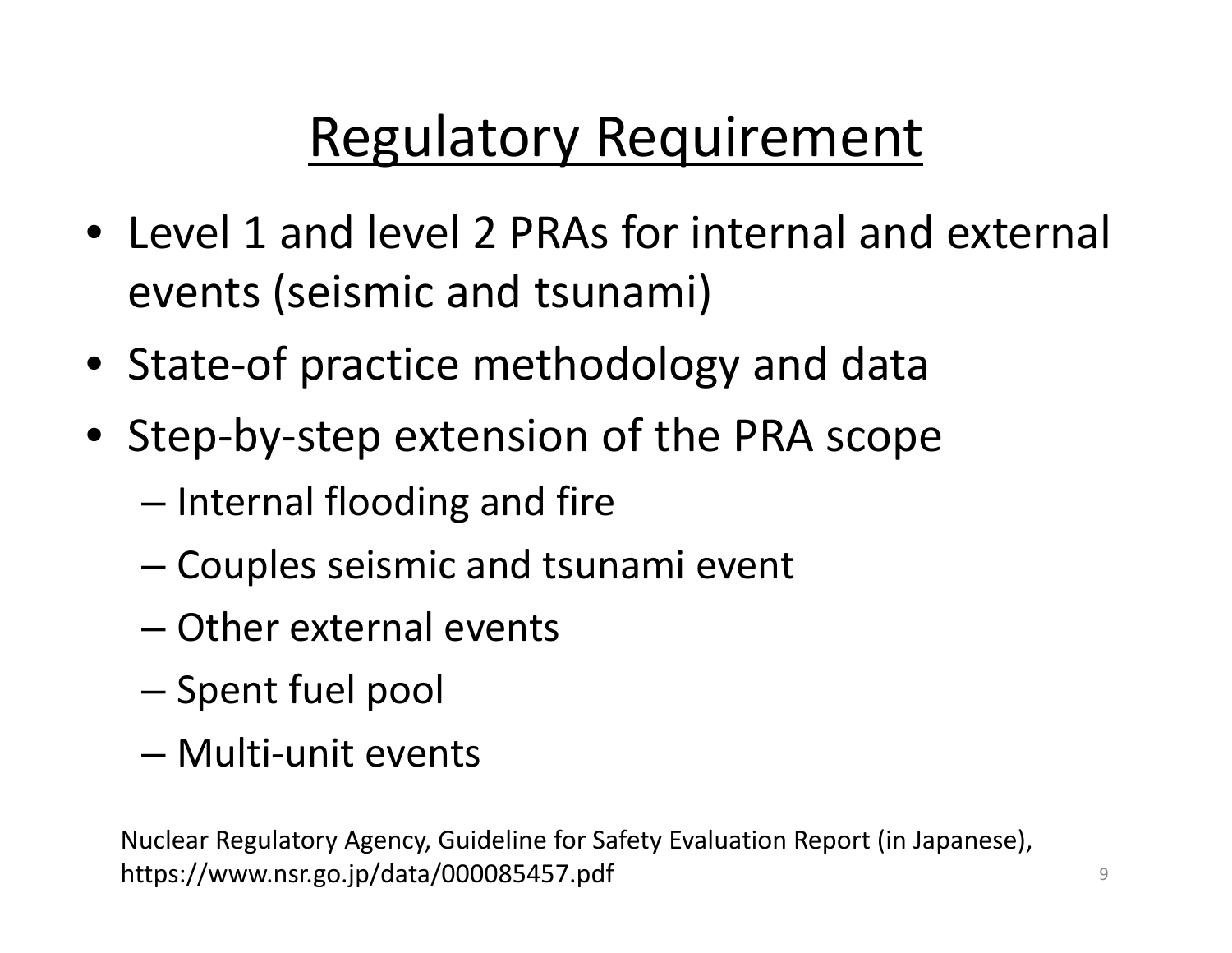#### Organization of AESJ/Risk Technology Committee

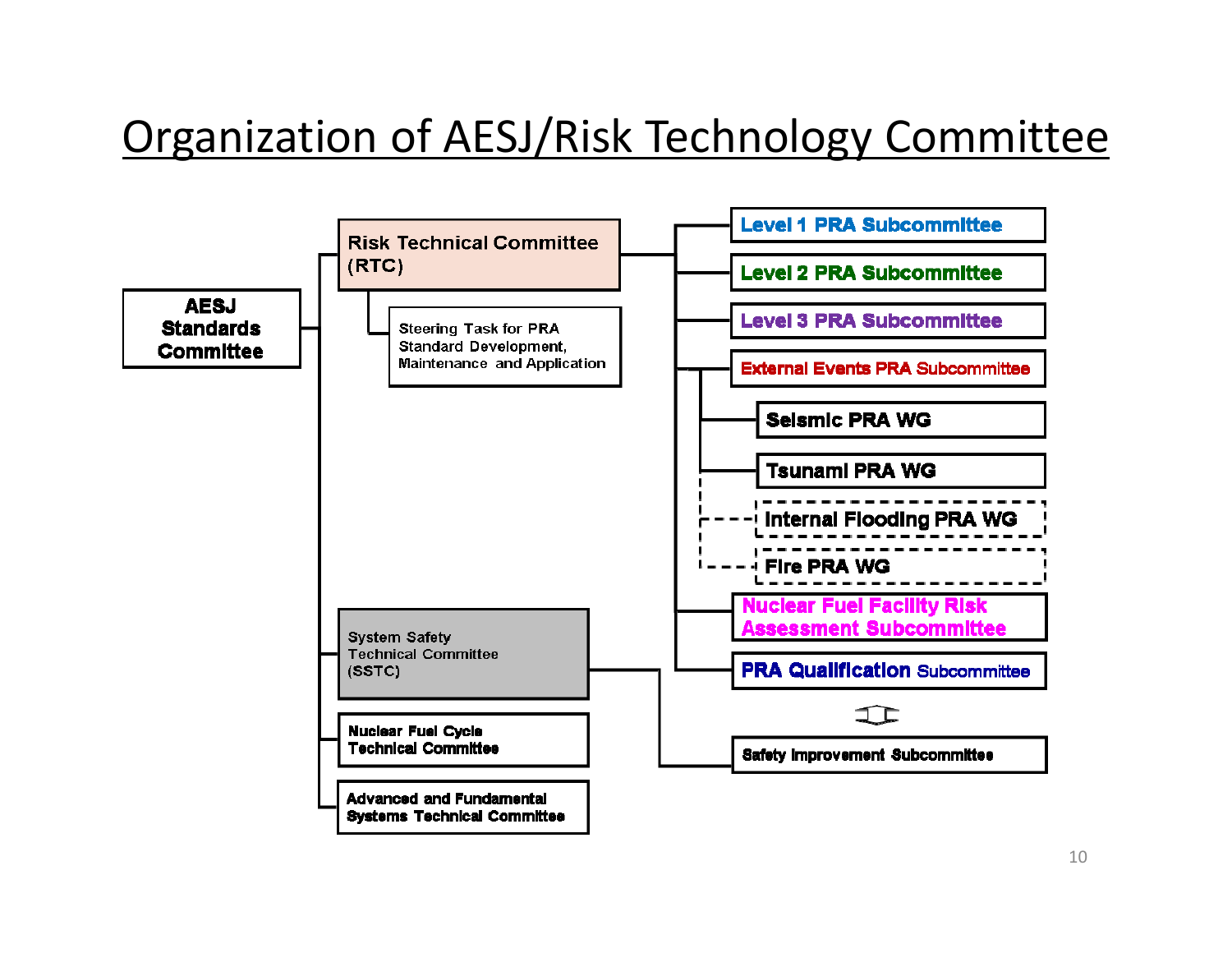#### Current status of AESJ PRA Standards

| <b>Subcommittee</b>                  | <b>Standard (Current Edit.)</b>                                                                | <b>Scope</b>                                                                                                         |
|--------------------------------------|------------------------------------------------------------------------------------------------|----------------------------------------------------------------------------------------------------------------------|
| <b>External Events</b><br><b>PRA</b> | Seismic PRA Standard: 2015                                                                     | at-power, Level 1 (including<br>CV failure analysis)                                                                 |
| Subcommittee                         | Tsunami PRA Standard: 2011<br>(Under revision)                                                 | at-power, Level 1, focused on<br>tsunami effects only                                                                |
|                                      | <b>Case Studies for Tsunami PRA</b><br>Standard: 2012                                          |                                                                                                                      |
|                                      | <b>Internal Flooding PRA Standard:</b><br>2012                                                 | at-power, Level 1                                                                                                    |
|                                      | Internal Fire PRA Standard:<br>2014                                                            | at-power, Level 1                                                                                                    |
|                                      | <b>Standard for Risk Analysis</b><br>Methodology Selection of<br><b>External Hazards: 2014</b> | Selection of an appropriate<br>risk analysis methodology in<br>terms of a character of<br>individual external hazard |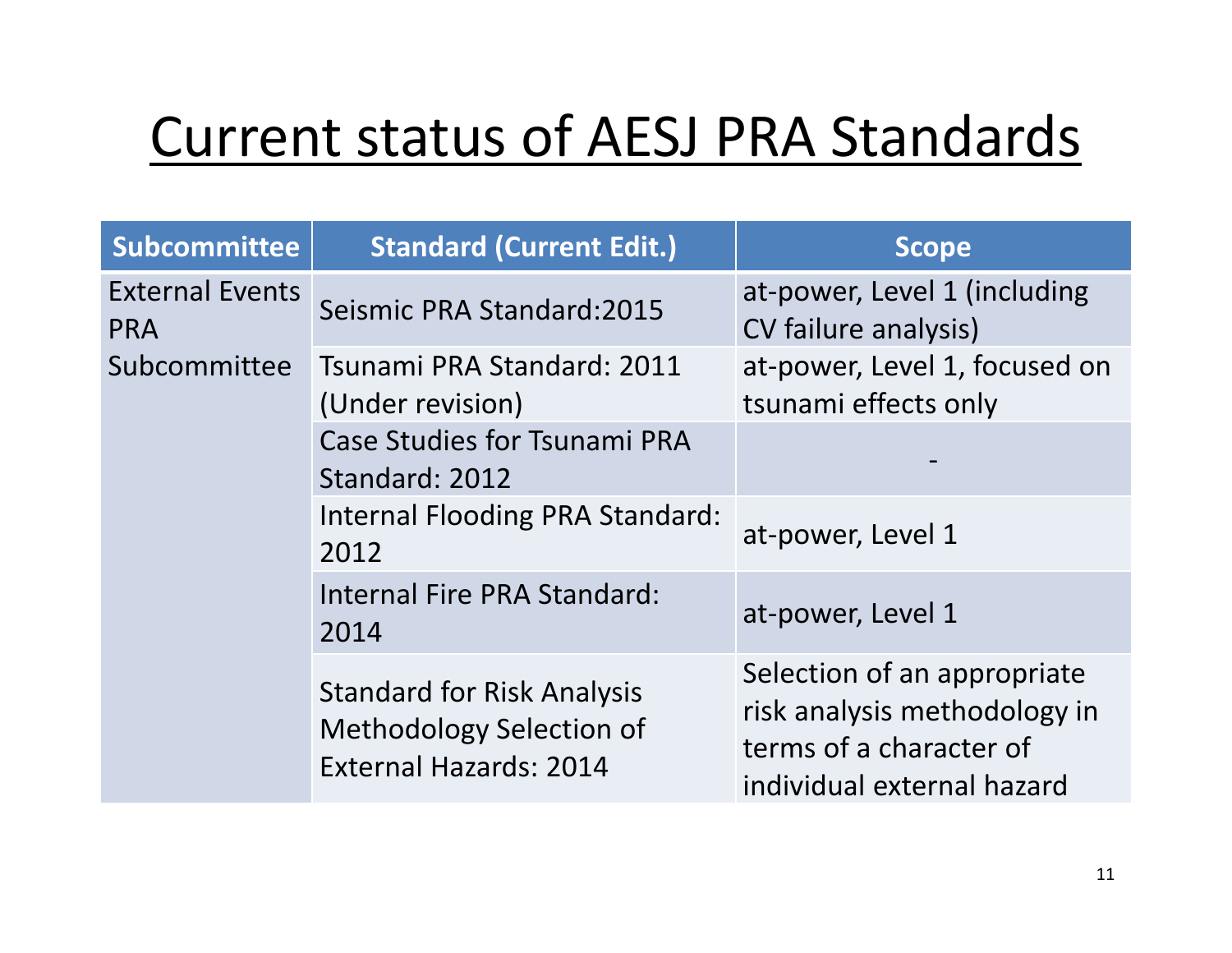• **Integrated Quantitative Seismic Risk Assessment and AESJ PRA Standards Development**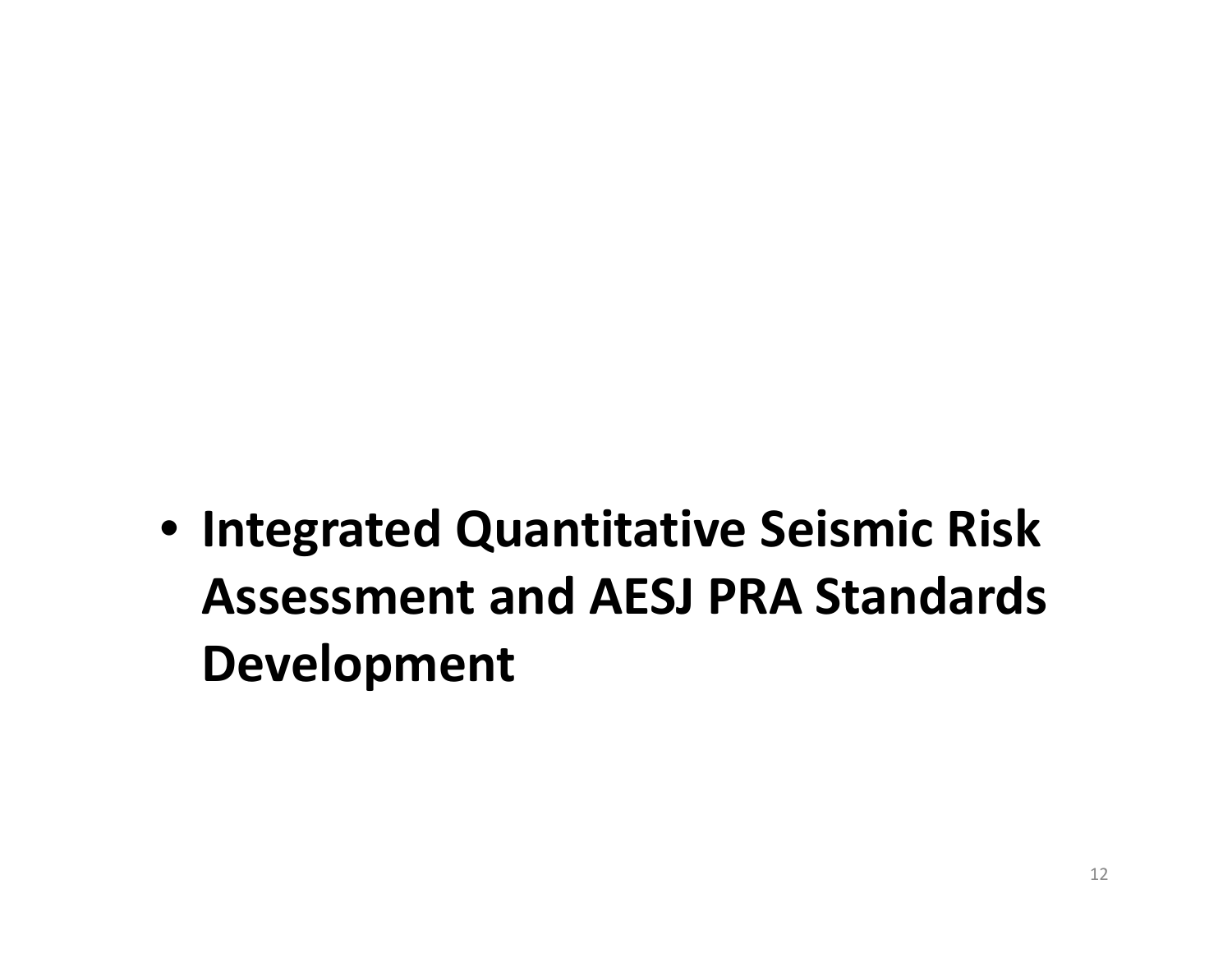#### Dynamic and Multi‐Unit Risk Profile Core Damage Probability



SBO: Station Blackout, PCV: Primary Containment Vessel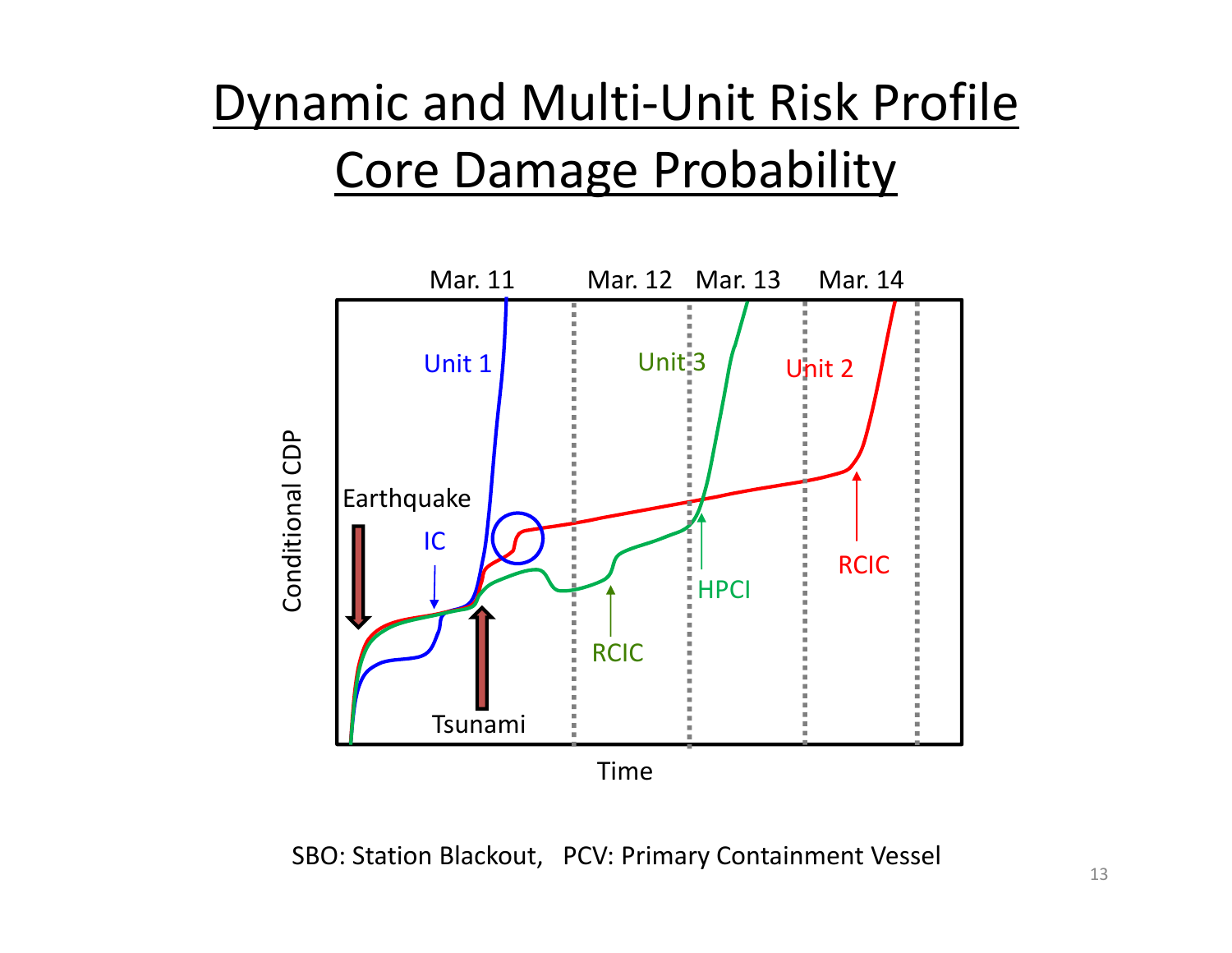#### Dynamic and Multi‐Unit Risk Profile Large Release Probability



SBO: Station Blackout, PCV: Primary Containment Vessel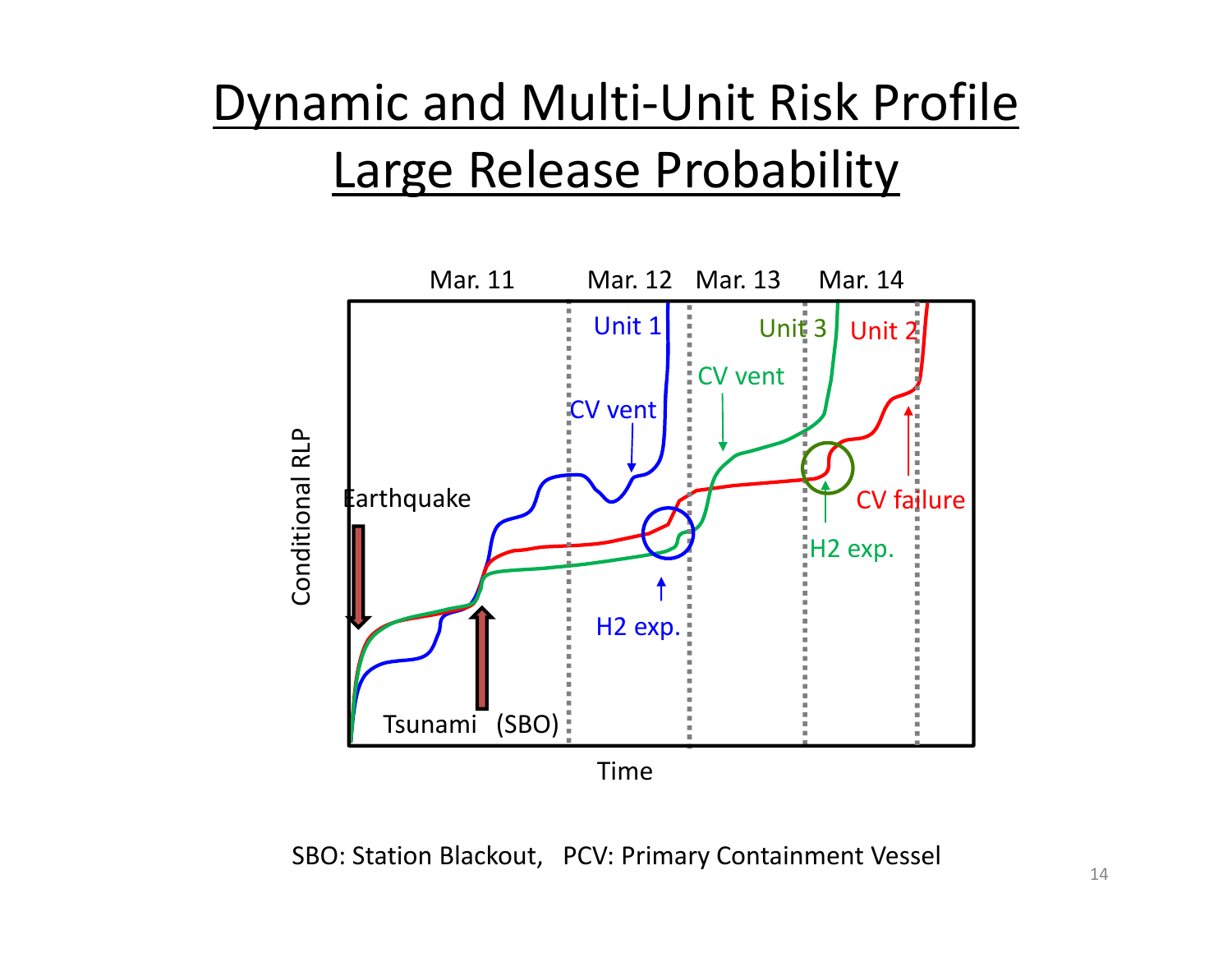## Reactor Building Failure Mode

![](_page_14_Figure_1.jpeg)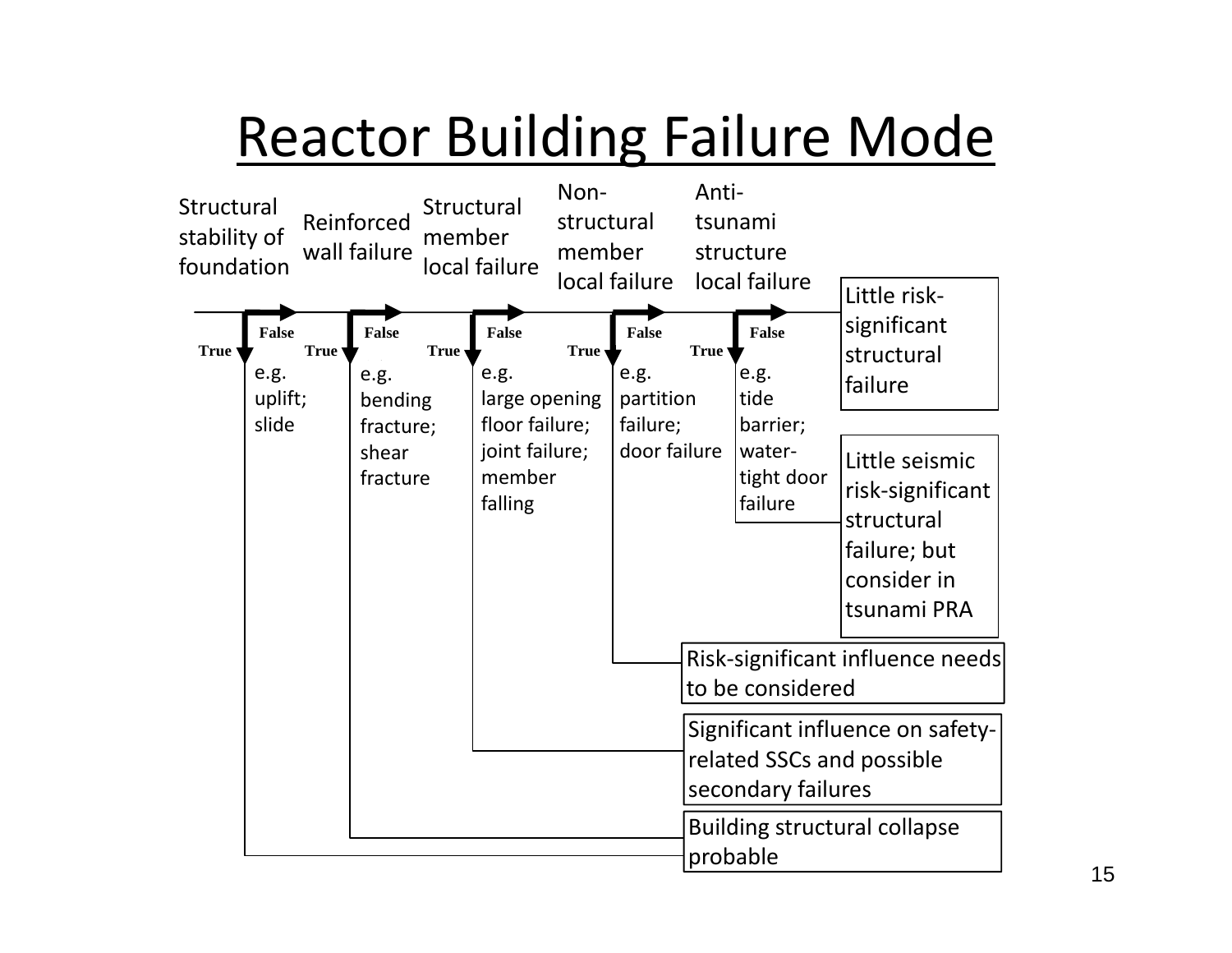#### Spent Fuel Pool

![](_page_15_Figure_1.jpeg)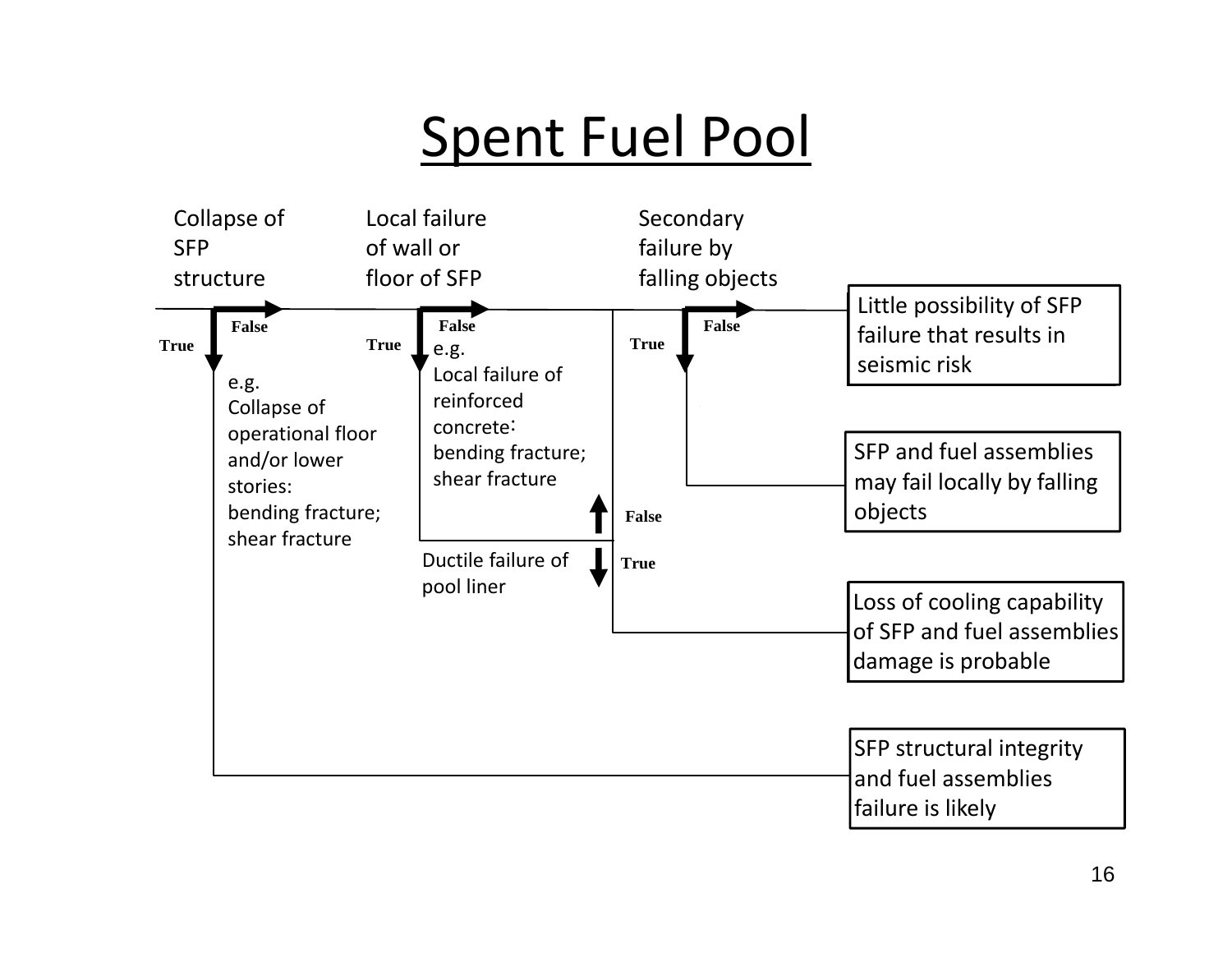#### Prioritization of PRA Standard Development

- High necessity A+ A B(A) B C Low High necessity  $A + A$   $B(A)$   $B$   $C$  Low<br>Large workload  $a$  b  $c(b)$  c d Small
- $\bullet$
- $\bullet$ High priority standards

– Priority 1, Priority 2

|             |                |                   | External event |           |                |                      |                        |                |                |
|-------------|----------------|-------------------|----------------|-----------|----------------|----------------------|------------------------|----------------|----------------|
|             |                | Internal<br>event | Internal       |           |                |                      | Seismic-induced/caused |                |                |
|             |                | flooding          | Internal fire  | Tsunami   | Seismic        | Internal<br>flooding | Internal fire          | Tsunami        |                |
|             | L1             | $\ast$            | $\ast$         | $\ast$    | $\ast$         | $\ast$               | $A^{\dagger}b$         | $A^{\dagger}b$ | $A^{\dagger}b$ |
| At<br>Power | L2             | $\ast$            | <b>Ac</b>      | Ac        | $A^{\dagger}C$ | $A^{\dagger}C$       | $B(A)$ C               | $B(A)$ C       | $B(A)$ C       |
|             | L <sub>3</sub> | $\ast$            | Ad             | Ad        | $A+b$          | $A^+b$               | $B(A)$ d               | $B(A)$ d       | B(A)d          |
| <b>LPSD</b> | L1             | $\ast$            | Ab             | Ab        | $A^{\dagger}a$ | $A^{\dagger}a$       | Ac(b)                  | Ac(b)          | Ac(b)          |
|             | L <sub>2</sub> | <b>Bc</b>         | <b>Bc</b>      | <b>Bc</b> | <b>Bc</b>      | <b>Bc</b>            | <b>Bc</b>              | <b>Bc</b>      | <b>Bc</b>      |
|             | L <sub>3</sub> | $\ast$            | <b>Bd</b>      | <b>Bd</b> | <b>Bd</b>      | <b>Bd</b>            | <b>Bd</b>              | <b>Bd</b>      | <b>Bd</b>      |

Developed Priority 1 Priority 2

17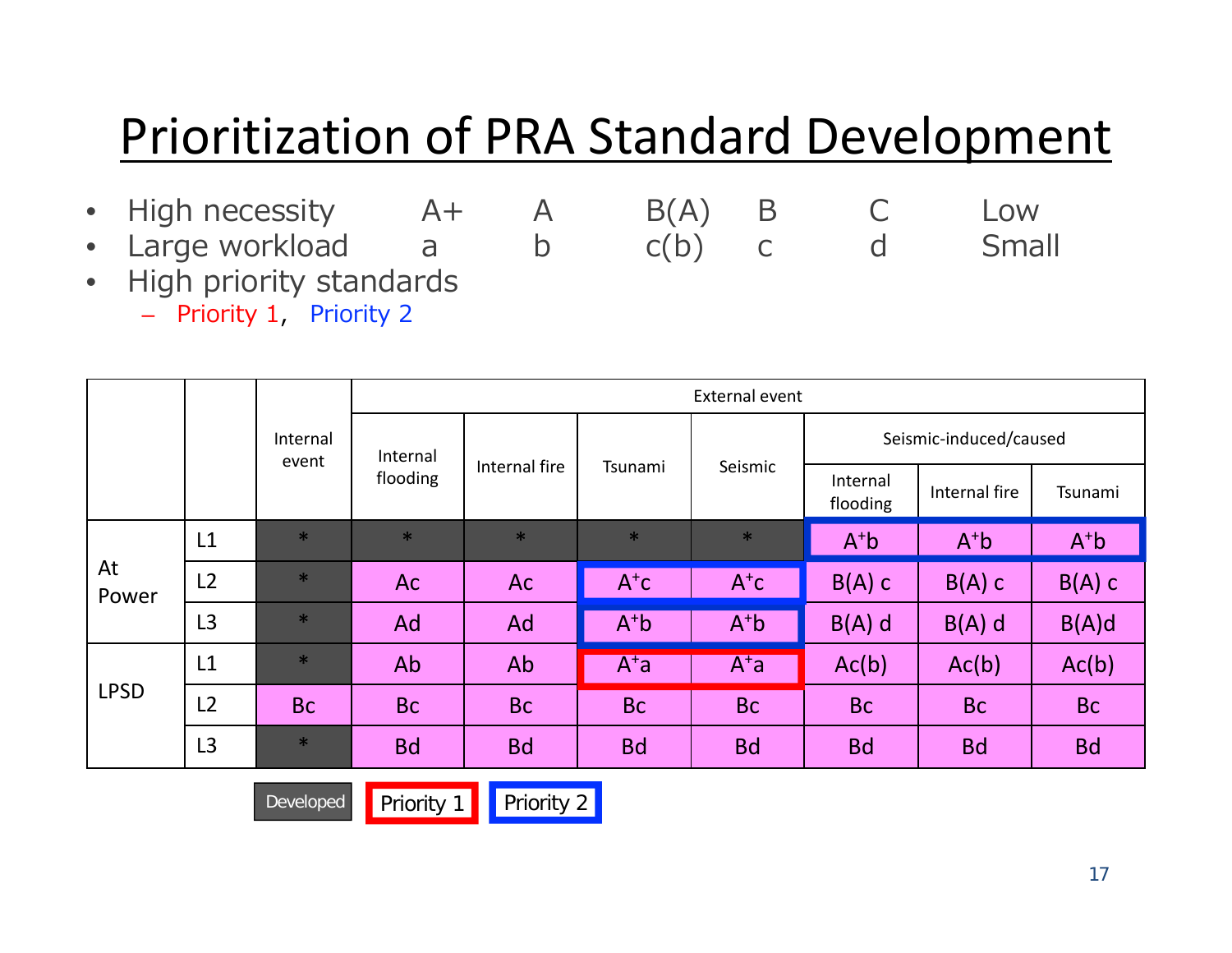#### Quantitative Risk Assessment Approach

| <b>QRA</b><br>Approach                                   | <b>Note</b>                                                                               | <b>Hazard</b><br><b>Analysis</b>                    | <b>Sequence Analysis</b>                         |                                                 |  |
|----------------------------------------------------------|-------------------------------------------------------------------------------------------|-----------------------------------------------------|--------------------------------------------------|-------------------------------------------------|--|
|                                                          |                                                                                           |                                                     | <b>Load</b><br>(Capacity)                        | <b>Response</b>                                 |  |
| <b>Hazard</b><br>frequency<br><b>Analysis</b>            | <b>Quantify based on hazard</b><br>frequency                                              | <b>Conservative</b><br><b>Simplified</b>            | <b>None</b>                                      | <b>None</b>                                     |  |
| <b>Consequence</b><br><b>Analysis</b>                    | <b>Quantify risk based on plant level</b><br>capacity                                     | <b>None</b>                                         | <b>Plant level</b><br>capacity<br>(conservative) | <b>None</b>                                     |  |
| Safety margin<br><b>Analysis</b>                         | <b>Quantify risk based on accident</b><br>scenario analysis and safety<br>margin analysis | <b>None</b>                                         | <b>Deterministic</b>                             | <b>Deterministic</b>                            |  |
| <b>Deterministic</b><br><b>CDF Analysis</b>              | <b>Quantify risk based on hazard</b><br>frequency and accident scenario<br>analysis       | <b>Conservative</b>                                 | <b>Deterministic</b>                             | <b>Deterministic</b>                            |  |
| <b>Probabilistic</b><br><b>Risk</b><br><b>Assessment</b> | <b>Investigate Risk Triplet: Scenario;</b><br><b>Frequency; Consequence</b>               | <b>Realistic hazard</b><br>curve +<br>uncertainties | <b>Realistic load +</b><br>Uncertainties         | <b>Realistic</b><br>response +<br>uncertainties |  |